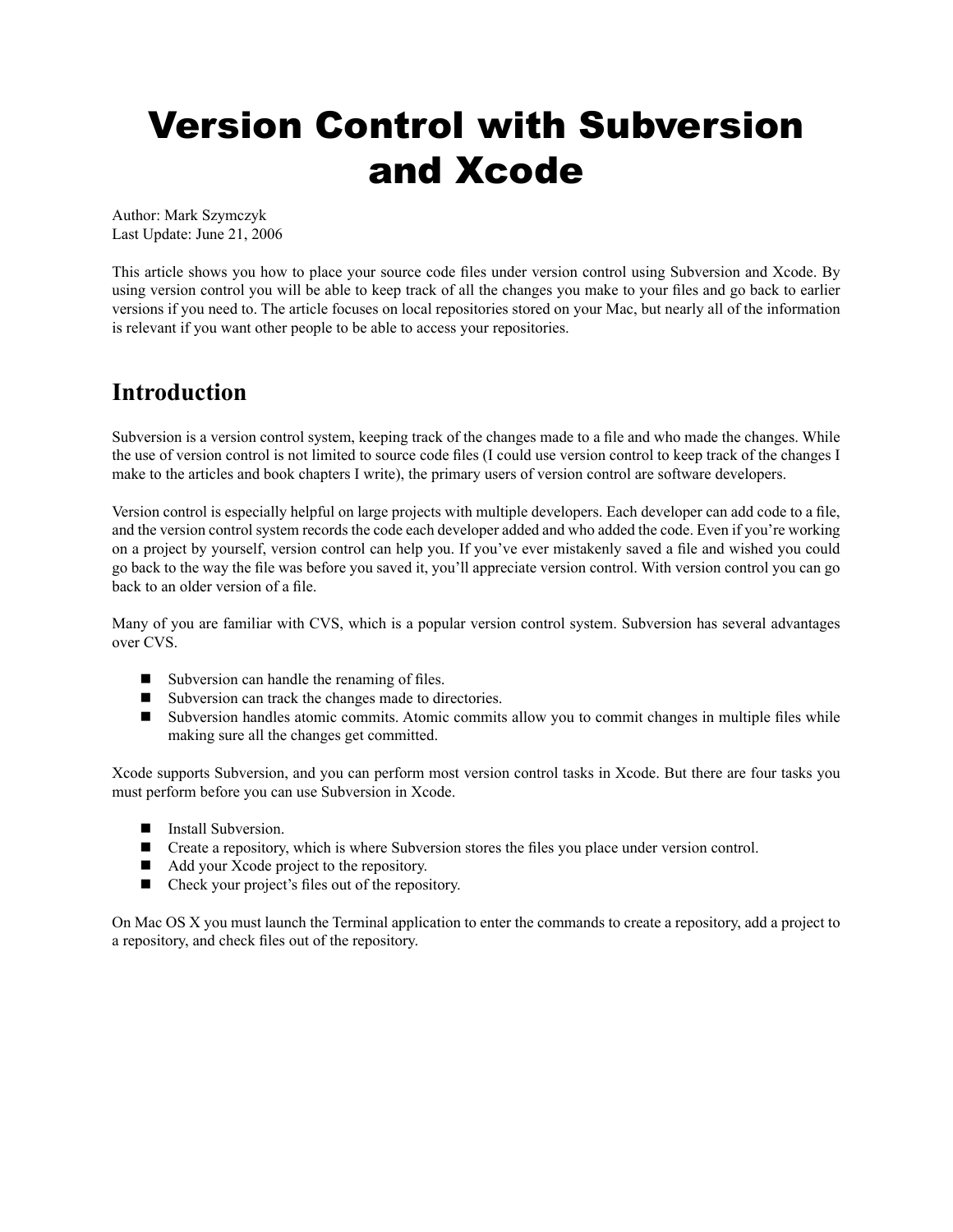# **Installing Subversion**

Subversion does not come with the Xcode Tools so you must download Subversion and install it. The Subversion website contains installers for many operating systems, including Mac OS X. The Coding Monkeys website also has a Mac OS X Subversion installer. I installed Subversion using the Coding Monkeys installer, and the installation was easy and error-free. I assume the installer on the Subversion site works just as well.

When you install Subversion, the installer installs it in the /usr/local/bin directory. The problem is that the Terminal application looks for programs in the /usr/bin directory by default. If you type in a Subversion command, you will get an error message saying the command was not found. You have to set the PATH environment variable to point to /usr/local/bin.

How you set the PATH variable depends on what Unix shell you're running in Terminal. On Mac OS X there are two common shells: tcsh and bash. The Terminal window's title bar tells you what shell you're using. If you're using tcsh, type the following command to set the PATH environment variable:

```
setenv PATH /usr/local/bin
```
If you're using bash, type the following command to set the PATH environment variable:

```
export PATH=$PATH:/usr/local/bin
```
# **Creating a Repository**

There are two types of repositories you can create in Subversion: local and remote. A *local repository* resides on your computer and will be used only by you. A *remote repository* allows other people to access the repository and check out the files in the repository from their computers. This article covers local repositories. Apple has an article on their developer site that shows you how to setup remote Subversion repositories.

Use the svnadmin create command to create a Subversion repository. Enter the path to the directory where you want to place the repository. The following command creates a repository in the folder MyRepository on the hard drive used as your startup disk:

svnadmin create /MyRepository

You can create one repository per project or place multiple projects in a repository. The way Subversion updates version numbers may affect your decision on how many projects to place in one repository, especially if you're used to the way CVS updates version numbers. In CVS when you add a file to the repository, that file has version number 1. Making a change to the file increases the version number to 2. Future changes increase the version number to 3, 4, 5, and so on. Subversion works differently. It maintains one set of version numbers for the entire repository instead of giving each file its own version number.

Subversion updates the version number every time a file gets committed to the repository. When you add your first project to the repository, the files in the project will have version number 1. If you add a file to the repository, that file will have version number 2. If you make changes to the newly added file, the new version will be at version 3. If you add a second project to the repository, the second project's files will have version number 4. Every time the repository changes, Subversion updates the version number.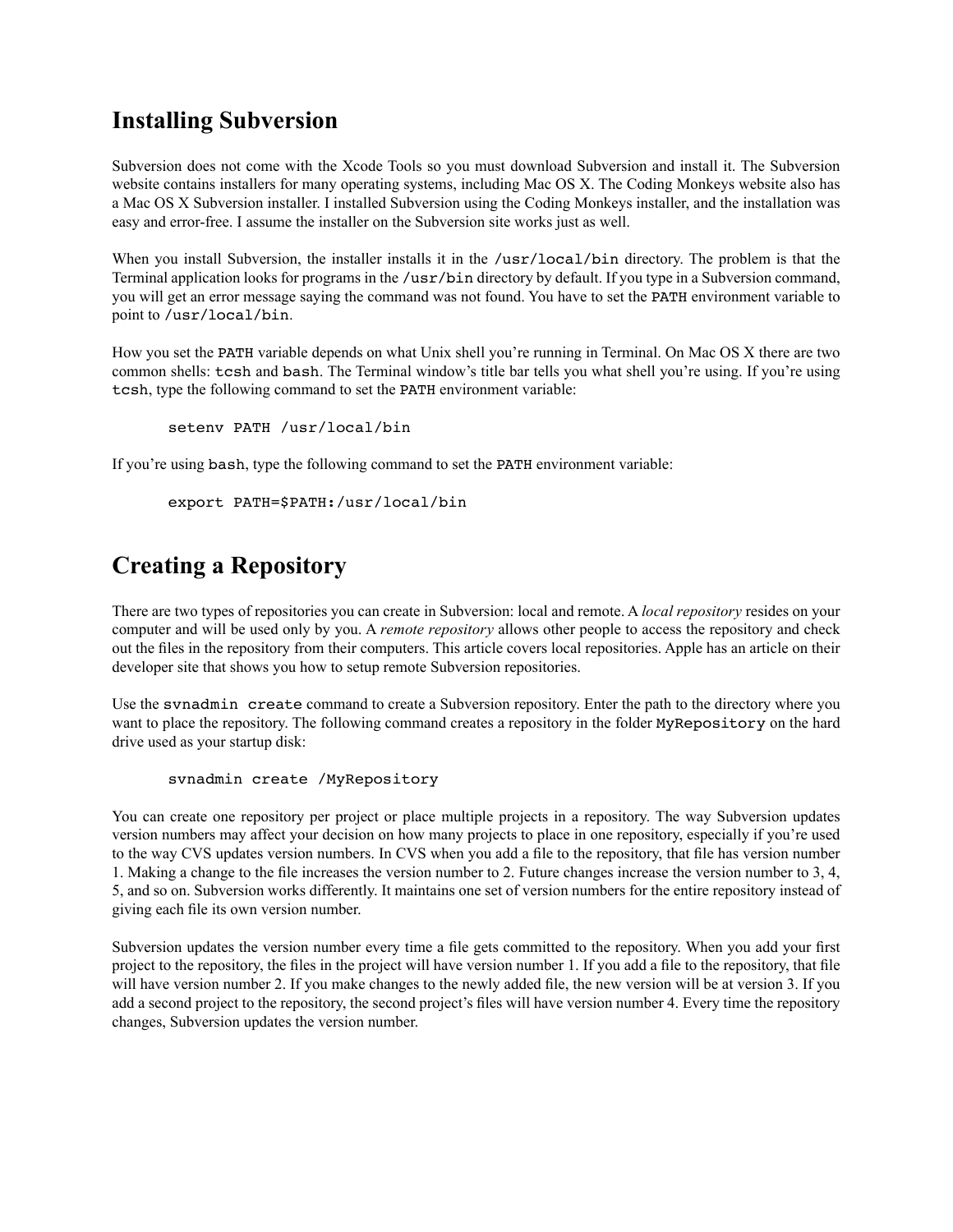If you have a lot of projects in one repository, the version numbers can start to get high. You may not want to deal with version number 39742 of a file. Having one project per repository makes keeping track of version numbers easier. Having one repository for all your projects makes maintaining the repository easier. The number of projects you place in one repository is up to you.

### **Adding a Project to the Repository**

After creating your repository, you must add a project to the repository so you can place the project's files under version control. Adding a Xcode project to a Subversion repository requires the following steps:

- 1) Create a project in Xcode if you haven't already done so.
- 2) Add folders with the names branches, tags, and trunk to the project folder.
- 3) Move the project files to the trunk folder.
- 4) Run the svn import command.

All Subversion requires is an initial Xcode project. After importing the project, you can add files to your Xcode project and add those files to the Subversion repository from Xcode. If you have an existing Xcode project you've been working on that you want to place under version control, that's great too. You can import the project and all its files into Subversion.

Adding the branches, tags, and trunk folders is not a mandatory step to add a project to a Subversion repository. But doing so will make your life easier if you need to branch your code in the future. Suppose you have a Mac OS X application, and you decide to create Linux and Windows versions. You could use the same Subversion repository, but have three branches: one for the Mac version of your code, one for the Linux version, and one for the Windows version. I recommend adding the branches, tags, and trunk folders just to be safe.

If you decide to add the branches, tags, and trunk folders to your project folder, you must move the files in the project folder to the trunk folder. You should move the project's build folder out of the project folder when adding the project to the repository. The build folder contains files Xcode creates when it builds your project, such as object and executable files. The contents of the build folder can become large as you work on your project, and the build folder's contents are files you don't want to place under version control because the files' contents are going to change every time you build your project.

Run the svn import command to add your project to the repository. The svn import command takes the following form:

```
svn import [ProjectFolderName] [Repository URL] [-m Message]
```
For a local repository, the repository URL starts with file:// and contains the path to the repository. Suppose you have a project called MyProject. It resides in a folder called MyProject inside a Code directory on your startup disk. In this case you would have to navigate to the Code directory and run the svn import command by typing the following in the Terminal:

```
cd /Code
svn import MyProject file:///MyRepository/MyProject -m "Importing
       project"
```
If you want to store more than one project in your repository, you should tack on a MyProject subdirectory to the repository URL like I did in the example. If you don't supply the MyProject subdirectory, Subversion imports the project in the repository's root. Only one project can reside in the root. If you import a second project without supplying a subdirectory, you will get an error saying the file pointed to by the repository URL already exists. Tacking on the MyProject subdirectory to the repository URL lets you have multiple projects in one repository.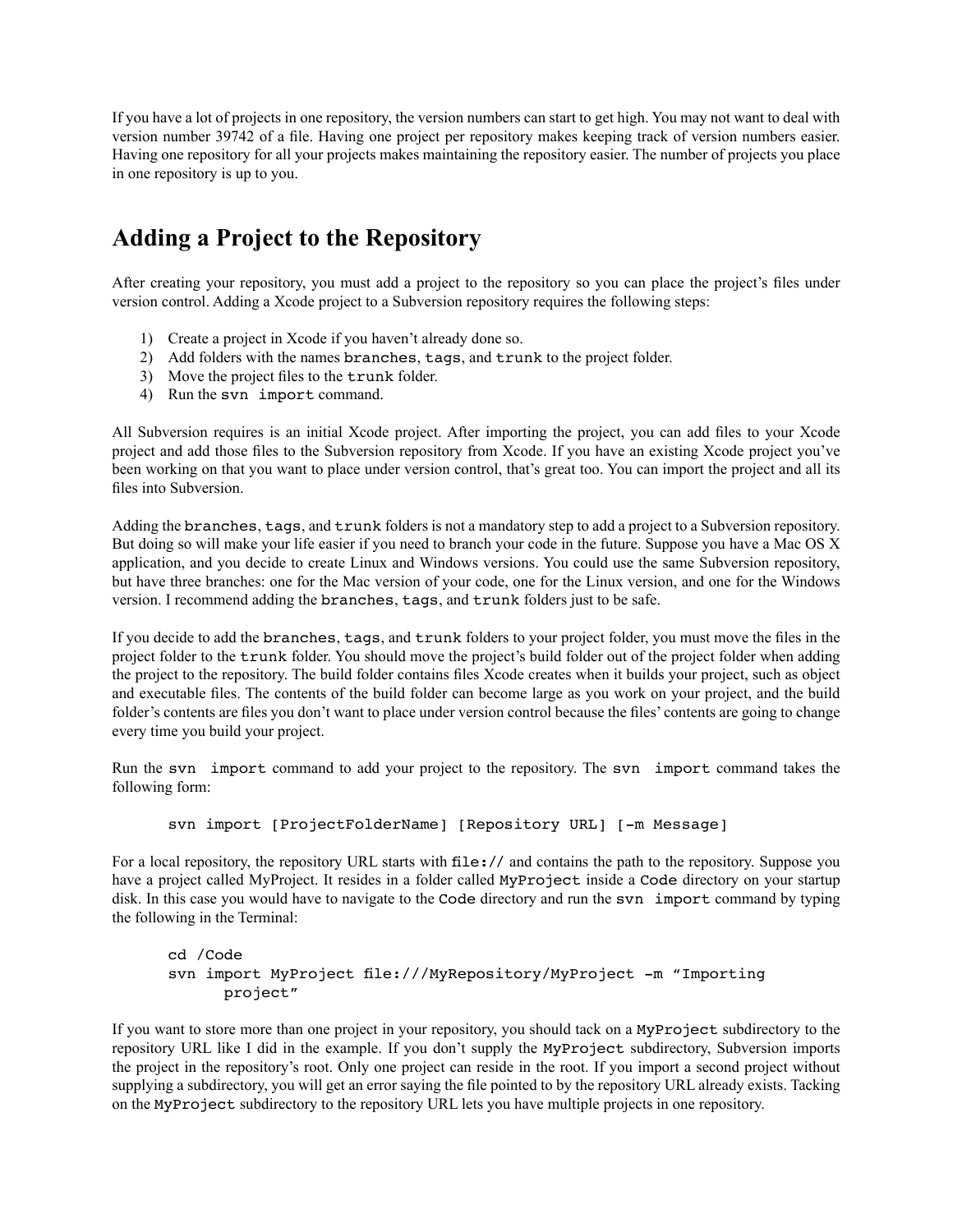### **Checking Files Out of the Repository**

After importing your project, you must check the project's files out of the repository. To check files out of the repository,

- 1) Create a folder where you want the working copy to reside. You can do this in the Finder or from the Terminal with the mkdir command.
- 2) In the Terminal application, navigate to the folder you created in Step 1.
- 3) Run the svn checkout command.

The svn checkout command takes the following form:

svn checkout [Repository URL] [Folder Name]

To continue the example from the previous section, suppose you want the working copies of the files in the MyProject project in a folder called WorkingCopy in the MyProject folder. Type the following commands to check out the files in the MyProject project:

cd /Code/MyProject/WorkingCopy svn checkout file:///MyRepository MyProject

Notice that I supplied the repository URL without any subdirectories when running the svn checkout command. Your MyProject folder should have the following structure after running syn checkout:

```
MyProject
       branches (No longer needed)
       tags (No longer needed)
       trunk (Contains original versions of project files)
       WorkingCopy
             MyProject
                    branches
                    tags
                    trunk (Contains files under version control)
```
All the files that were imported will now be checked out in the MyProject/WorkingCopy/MyProject/trunk folder. The WorkingCopy folder contains the files under version control. You can remove the branches, tags, and trunk folders in the original MyProject folder. They are no longer needed because you created the WorkingCopy folder.

### **Turning on Version Control in Xcode**

Before you can use Subversion with Xcode, you must turn on version control in Xcode. Xcode does not turn on version control when you create a project. To turn on version control for your project, open it and perform the following steps:

- 1) Select the project file from the Groups and Files list.
- 2) Click the Info button to open the project file's information panel.
- 3) Click the General tab.
- 4) Choose Subversion from the SCM System pop-up menu.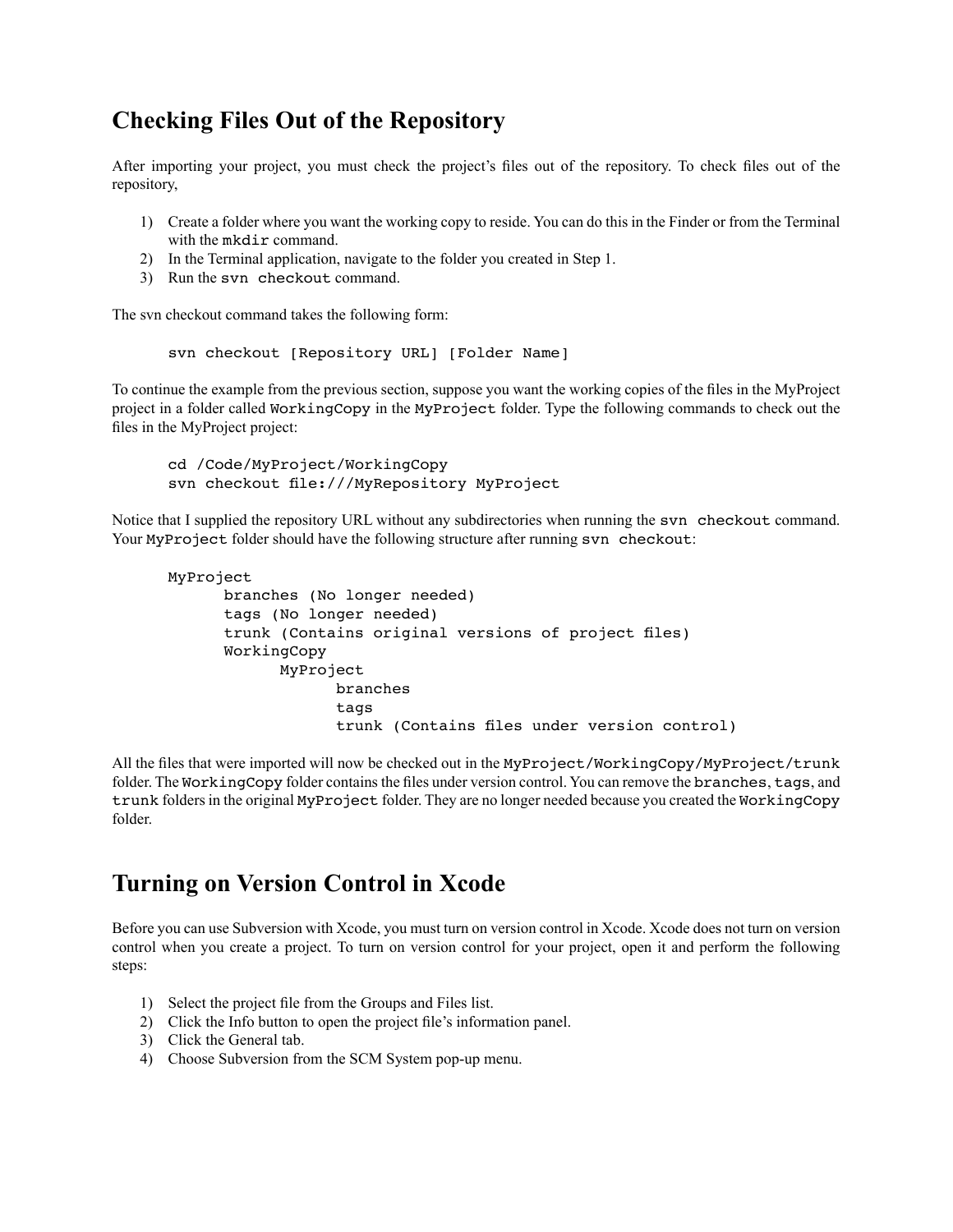- 5) Select the Enable SCM checkbox.
- 6) Click the Edit button next to the SCM System pop-up menu.
- 7) Make sure the Subversion tool path is /usr/local/bin/svn.

Now that you have version control turned on for your project, you can go about the normal business of development: writing code, compiling it, testing it, and debugging it.

### **Seeing Which Files Aren't Up To Date**

Initially the files in your project match the files in the repository. As you work on your project, editing source files and adding files to the project, some files no longer match. These files are the ones you must update in the repository. To see the list of files that don't match the saved version in the repository, select SCM from the Groups and Files list. The project window lists the files that don't match. The left column has a one-character code representing the file's version control status. Table 1 lists the possible codes.

| Code           | <b>Description</b>                                                                                                                                                                        |
|----------------|-------------------------------------------------------------------------------------------------------------------------------------------------------------------------------------------|
| $\cdot$ ?      | The file is not in the repository. When you add a file to your project, it won't be in the repository.                                                                                    |
|                | The file is in a folder that's not in the repository. You must add the folder to the repository from the<br>command line.                                                                 |
| $\mathbf{M}$   | You've modified the file. Choose SCM > Commit Changes to save your changes to the repository.                                                                                             |
| $\overline{A}$ | To be added. The file will be added to the repository the next time you choose $SCM >$ Commit<br>Changes.                                                                                 |
| $\overline{R}$ | To be removed. The file will be removed from the repository the next time you choose SCM > Commit<br>Changes.                                                                             |
| $\mathcal{C}$  | The changes you made to the file may conflict with the changes the latest version made. You would get<br>this code if another programmer modified a file while you checked that file out. |
| $\overline{U}$ | The version of the file you're using is older than the latest version in the repository.                                                                                                  |

#### **Table 1 Version Control Status Codes**

Unless you're running an older version of Xcode, you should see a small button in the lower right corner of the project window. Clicking that button shows the SCM detail view, which you can see in Figure 1. The detail view provides a transcript of all the files that are not up to date.

| cd /OpenGL 2D Book Projects/LevelEditor/WorkingCopy/LevelEditor/trunk/<br>/usr/local/bin/svn status --show-updates |   |
|--------------------------------------------------------------------------------------------------------------------|---|
| ?<br>build                                                                                                         |   |
| 1 LevelEditor.xcodeproj/markszym.mode1<br>м                                                                        |   |
| 1 LevelEditor.xcodeproj/markszym.pbxuser<br>м                                                                      |   |
| 1 LevelEditor.xcodeproi/project.pbxproj<br>м                                                                       |   |
| Status against revision:                                                                                           |   |
| cd /OpenGL 2D Book Projects/LevelEditor/WorkingCopy/LevelEditor/trunk/                                             |   |
| LevelEditor.xcodeproi/                                                                                             |   |
| /usr/local/bin/svn info markszym.pbxuser project.pbxproj                                                           |   |
| Path: markszym.pbxuser                                                                                             |   |
| Name: markszym.pbxuser                                                                                             |   |
| URL: file:///Users/markszym/MarkSubversionRepository/trunk/LevelEditor.xcodeproj/<br>markszym.pbxuser              |   |
| Repository Root: file:///Users/markszym/MarkSubversionRepository                                                   |   |
| Repository UUID: 6baa069e-e514-0410-8699-c6b2a477c59b                                                              |   |
| Revision: 1                                                                                                        |   |
| Node Kind: file                                                                                                    |   |
| Schedule: normal                                                                                                   |   |
| Last Changed Author: markszym                                                                                      |   |
| Last Changed Rev: 1                                                                                                |   |
| Last Changed Date: 2006-05-29 00:53:32 -0400 (Mon, 29 May 2006)                                                    |   |
|                                                                                                                    | E |

#### **Figure 1**

Xcode's SCM detail view.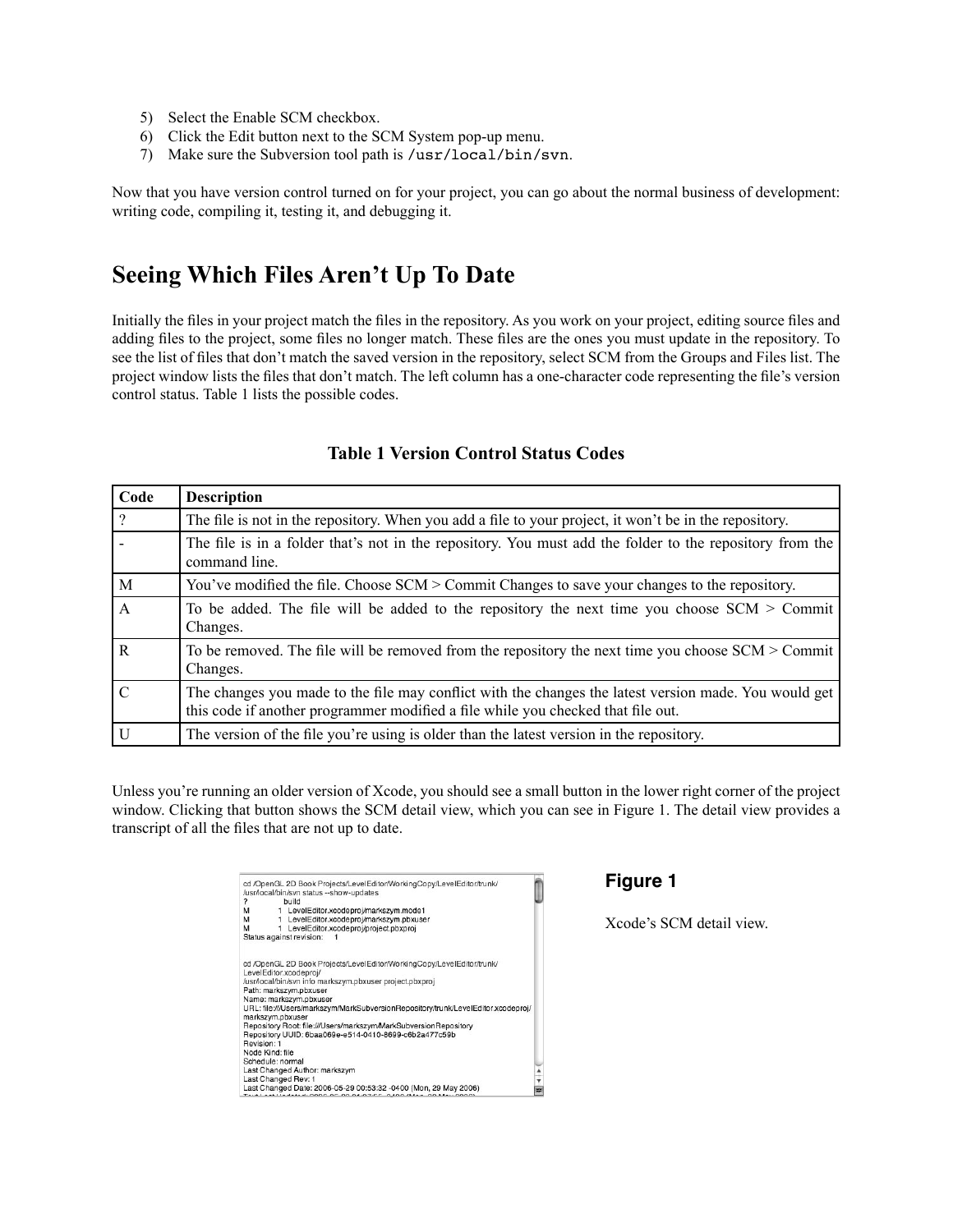# **Committing Changes You Made**

You've made changes to one of your source code files. It could be new code, a bug fix, a speed boost, or taking some ugly code that somehow works and cleaning it up. You tested the changes you made, and everything works perfectly. At this point you want to send the changes you made to the file to the repository, creating a new version of the file in the repository.

When you send your changes to the repository, Xcode prompts you for a message where you describe the changes you made. Before sending the changes, you may want to look at the changes you made to the file so you can type a meaningful message when prompted by Xcode. To see the changes you made to a file, choose SCM > Compare with > Latest. One annoying bug in FileMerge, the program that compares the files, is it occasionally treats the entire file as one difference. When FileMerge treats the entire file as one difference, you can't tell the differences between your version of the file and the version stored in the repository.

When you're ready to send your changes to the repository, choose SCM > Commit Changes. Xcode prompts you to type in a message describing the changes you've made. After typing the message, click the Commit button to send the changes. Now there's a new version of the file in the Subversion repository.

# **Discarding Changes**

Suppose you made some changes in a file and found out the changes didn't work. How do you go back? Choose SCM > Discard Changes. Xcode erases all the changes you made and takes you back to the last version you sent to the repository. Discarding changes is the solution when you save a file and wish you hadn't.

# **Adding Files to the Repository**

If you create an Xcode project and check the project's files out, you can add files to the project and add them to the Subversion repository from Xcode. To add a file to the repository, perform the following steps:

- 1) Select the file you want to add from the project window.
- 2) Choose SCM > Add to Repository. The file you want to add has the status A, which means it's ready to be added to the repository.
- 3) Choose SCM > Commit Changes to add the file to the repository.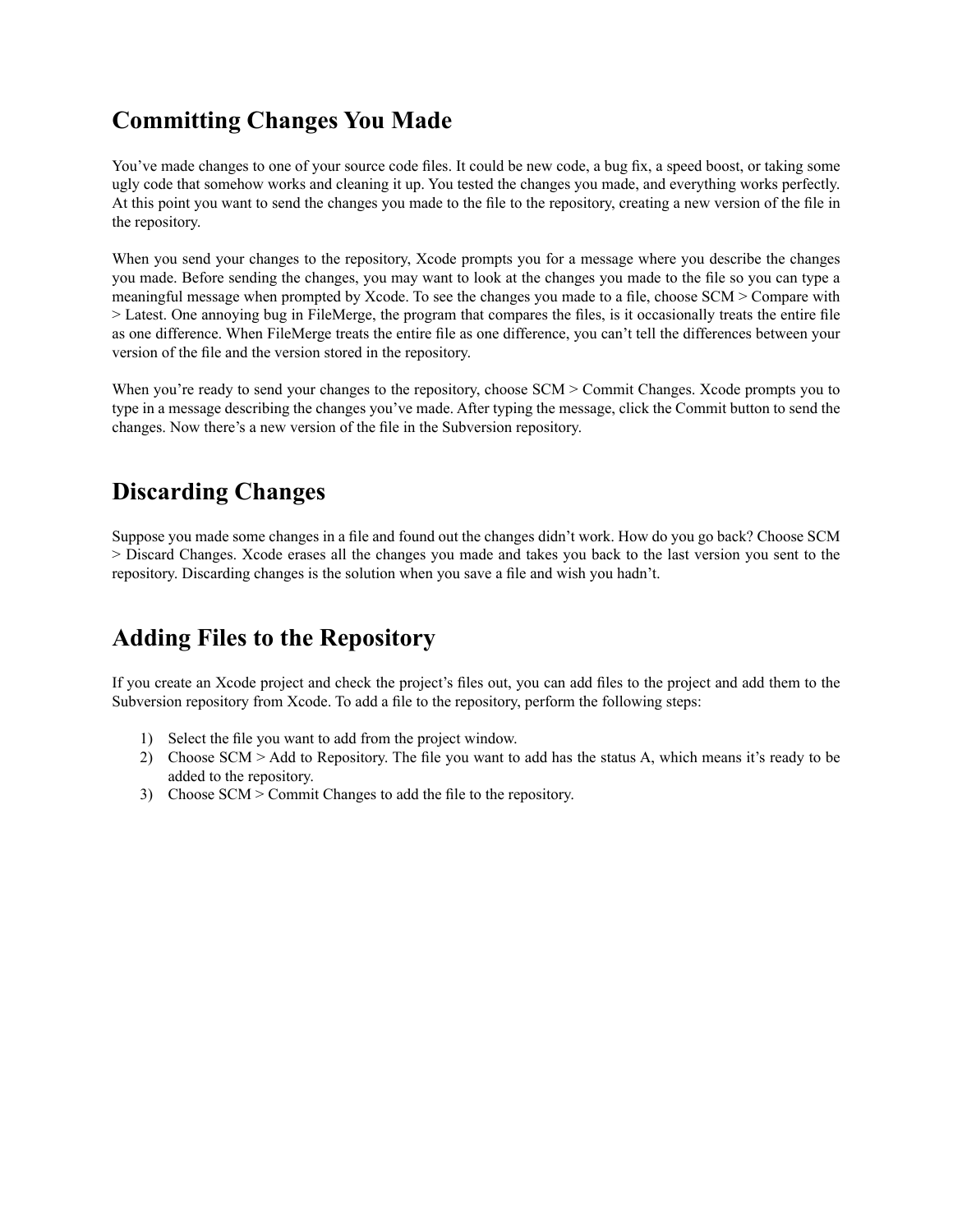# **Removing Files from the Repository**

Although it's more common to add files to a project than to remove them, you can remove files from a Subversion repository from Xcode. To remove a file from the repository, perform the following steps:

- 1) Select the file you want to remove from the Groups and Files list.
- 2) Press the Delete key.
- 3) An alert opens, asking if you want to remove the file from disk or just the reference to the file from the project. If you want to remove the file from the repository, you should remove the file from disk. If you remove just the reference, you will have to run the svn delete command from the Terminal to remove the file from the repository.
- 4) If you told Xcode to remove the file from disk, a second alert opens, asking if you want to remove the file from the SCM repository. Click the Remove button.
- 5) Select SCM from the Groups and Files list. The file you want to remove should have an R next to it saying it's ready to be removed.
- 6) Select SCM > Commit Changes to remove the file from the repository.

### **Seeing a File's SCM Information**

After saving several versions of a file, the file's SCM information panel becomes more useful. Selecting a version from the panel fills the bottom area of the panel with information about that version of the file, including.

- $\blacksquare$  The file name.
- $\blacksquare$  The version number.
- $\blacksquare$  Who checked the version into the repository.
- $\blacksquare$  When the person checked the version into the repository.
- $\blacksquare$  A message describing the changes made in this version.

In Subversion the version number represents the version of the repository, not the version of the file. If you look at Figure 2, you will see the file has version numbers 4 and 8. Where are versions 1-3 and 5-7? Those versions are for other files in my Subversion repository. Subversion updates the version number every time you make a change to the repository, such as importing a project, adding a file, or creating a new version of a file. When I added the source code file in Figure 2 to my repository, it was the fourth change I made to the repository. When I modified the file and committed the changes, it was the eighth change I made to the repository.

| State: Up To Date | Local: 8 |                               |  |                                      |
|-------------------|----------|-------------------------------|--|--------------------------------------|
| Tag:              |          |                               |  | Latest: 8                            |
| Revision          | Author   |                               |  | Date $\overline{\mathbf{v}}$ Message |
| 8                 | markszym | 06/12/06 Removed a comment to |  |                                      |
|                   | markszym | 06/12/06 Initial version.     |  |                                      |

#### **Figure 2**

SCM version info.